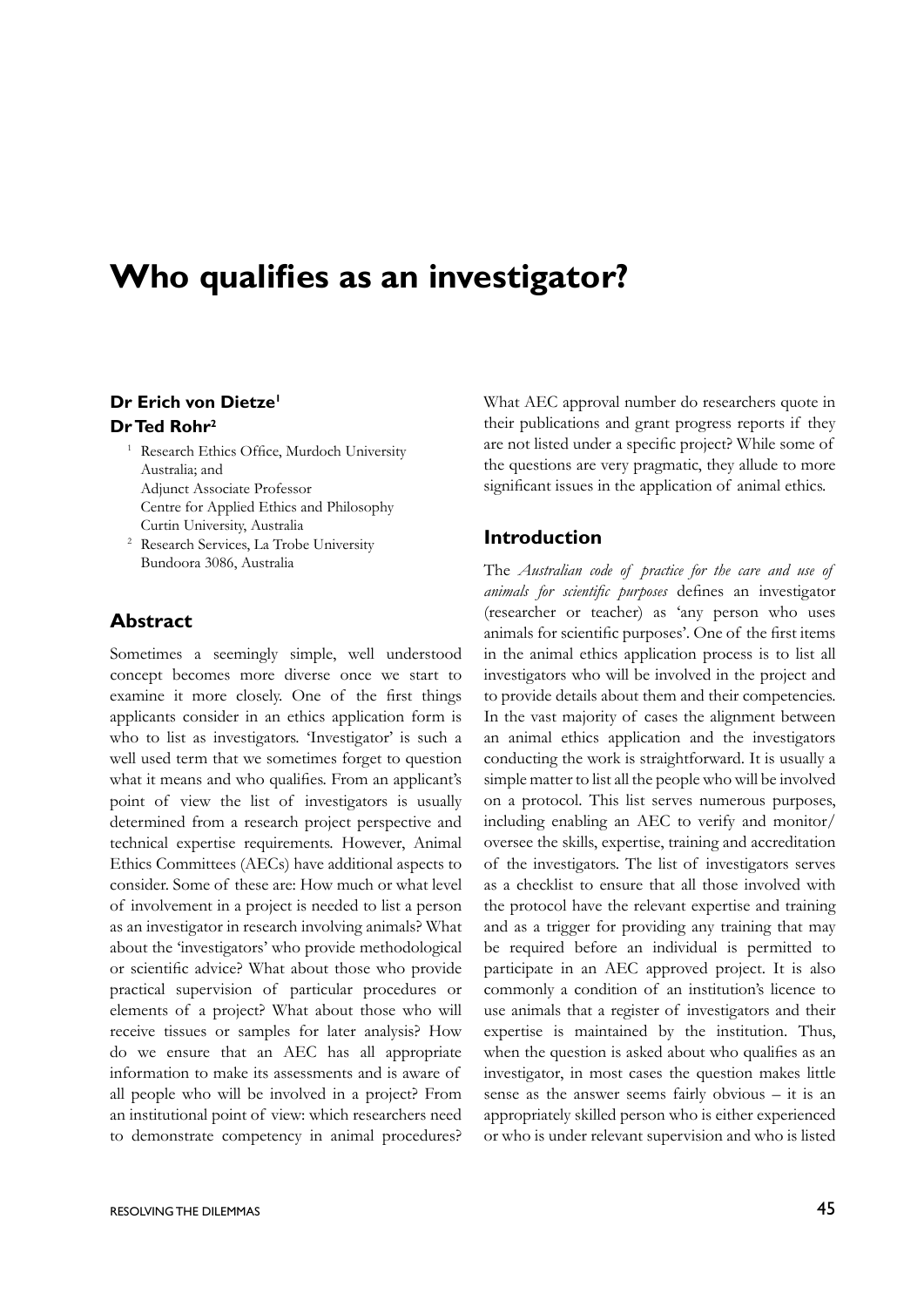on the institution's register having provided evidence of education and awareness of the Code.

 From the investigator's perspective, being listed on an AEC protocol has a number of benefits and obligations. The benefits include access to an ethics approval number – which may be required in order to publish results or obtain access to research material and data; it may even signal authorship on future papers. The obligations include animal welfare obligations. This can include the need for relevant animal welfare training and provision of evidence of an understanding of the Code; it may also involve specific competency training in animal handling and procedures and it may necessitate taking on defined responsibilities for the animals within a project.

 There are cases where the question about who is listed as an investigator on an animal ethics protocol needs to be examined more closely. The AEC needs to know who is involved in a research or teaching exercise and needs to be able to maintain appropriate oversight including of each person's skills and expertise and familiarity with the Code. The question raised is two-fold: whether every person involved in an investigation actually needs to be listed, and whether it is even possible, at the outset, to identify every person who will be involved. Questions are occasionally asked by AECs about Chief Investigators who are involved in a large number of protocols, and whether a single person is able to have solid oversight over the number of approved protocols. However, there are other elements which also need to be considered.

#### **Case examples**

Some case examples of the kinds of exceptions or issues that have been raised can be used to illustrate the point:

1. Wildlife studies often involve researchers taking students and other volunteers to assist with setting up traps, handling equipment and taking notes on behalf of the researchers. Unless specifically trained, these volunteers usually do not handle animals but simply observe the researchers as they retrieve, measure and weigh the animals. Often the motivation for the volunteers is to see animals they could otherwise only see in a zoo and to learn about the animals and their environment. However, it only requires an unexpectedly successful trapping session, a very keen volunteer or a minor event such as a change in weather conditions, for the volunteers to be assisting with animal handling. Handling the animals to assist the researcher can be the next logical step to this enthusiasm. How often is such an occurrence likely, and does it justify an AEC asking researchers to list all volunteers on their application? If yes, could this potentially impede research especially when recruitment of volunteers realistically often occurs at the last minute before a field trip? In some instances neither the number nor names of volunteers will be known until just before each field trip and the individuals may vary from trip to trip. It also raises the further question about how an AEC may monitor and register the training of volunteers if they are to be listed on a protocol.

- 2. A researcher (with AEC approval) asks fishers to provide fish frames and tissues for a large population sampling project. Over time, samples from certain species have not become readily available; so the researcher attends at the boat launching jetty each morning (but does not go out on the boats) and asks the fishers to retain the specified species – either by directly targeting them or by ensuring they are retained if caught. Later the researcher goes out on some of the boats and participates by advising the fishers which fish to retain. At any point, should the fishers be educated about the Code, listed on a protocol or trained in some way? Is there a distinction between this kind of activity and the wildlife volunteers? What implications would this have for the research institution in terms of responsibility for actions by the fishers who are neither staff, honorary/adjunct appointments or students? To what extent do the fishers need to have an understanding of the Code if all they are doing is routine practice and retaining samples as requested by the researcher?
- 3. Tissue sharing arrangements generally depend on surplus tissues being available from another project at an exact time point and in specified conditions. Sometimes it is simpler to produce tissues deliberately for large projects.

 Imagine a large research group with multiple projects under way, many of which need access to specified tissues and samples often with specifically detailed criteria. A number of the researchers in the group obtain AEC approval to breed animals in order to produce the requisite tissues and samples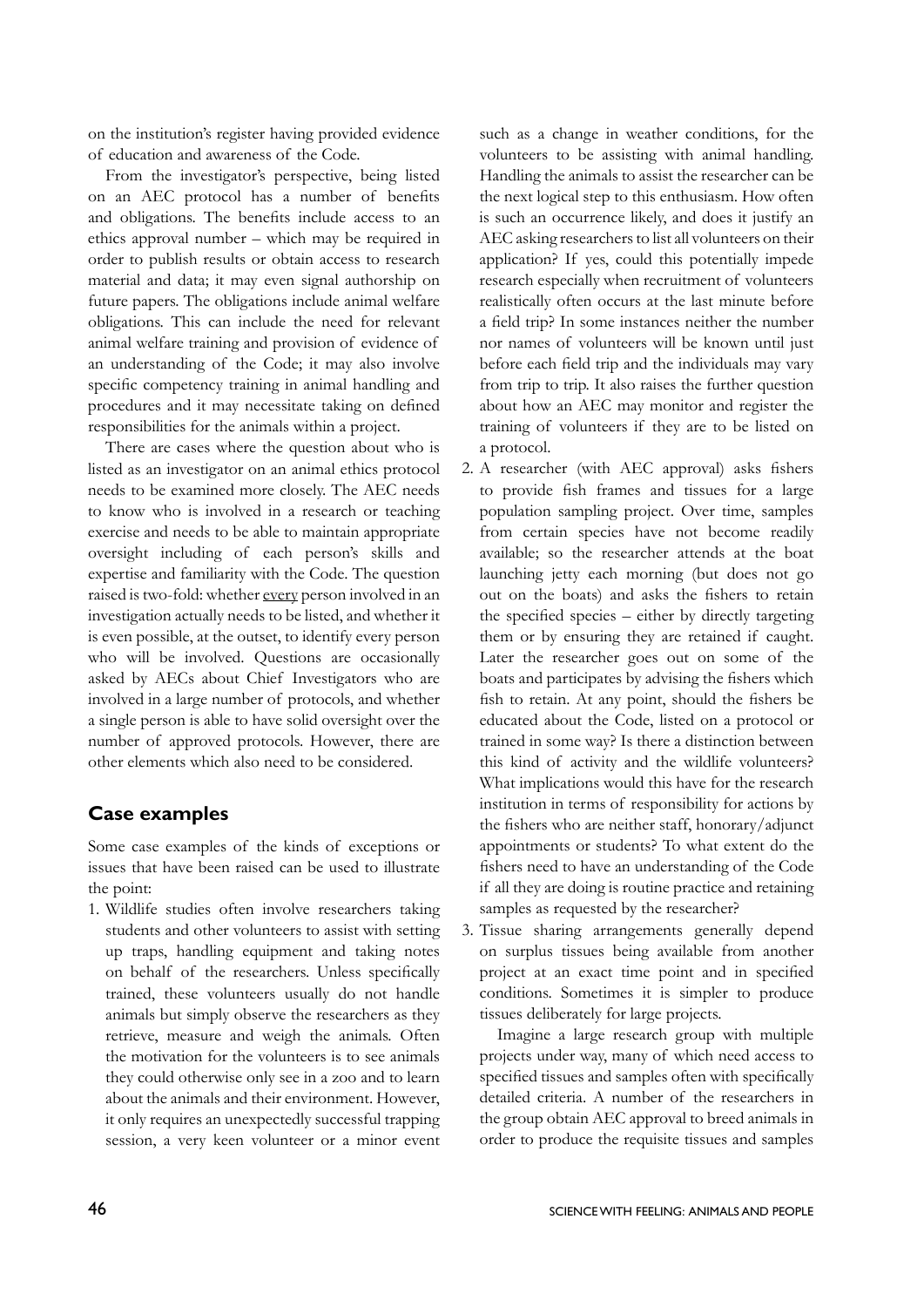(e.g., antibodies /specific organs from GMO mice) for their own use and for use by other researchers and students. The AEC application lists those individuals involved in the direct breeding and production of the animals. But, to what extent, if any, do others who will receive tissues or antibodies need to be listed? The breeding is being undertaken with the specific purpose of making samples available to a wider group of researchers. However, most of these wider investigators will not see a live animal; they work in laboratories with animal sourced tissues, cells or products. Does it make sense to list them all? On one view there is an animal welfare and training perspective from which it makes sense to ensure that all those involved are fully aware of the issues related to the animals from which the tissues or products they seek to use are derived. Furthermore, listing investigators even if they have no direct contact with animals gives them an AEC approval number which may be required for publication. However, this broad listing can obscure the relationship between those investigators who handle the animals and all investigators linked to a particular AEC approved protocol, as it may no longer be clear who is involved with 'hands on' animal work. Furthermore, it is sometimes not known at the start of the project who may receive the various tissues and which precise tissues or quantities of tissues will be needed, especially if these are to be stored for a time before being made available. The fundamental question is to what extent does an AEC need to be aware of the wider use of the animal products and to what extent do they need to examine the justification of these extended uses?

 Would it make any difference if the tissues being used were by-products from a totally different experiment rather than from purpose bred animals?

While AECs commonly imagine that tissue sharing can easily be accomplished, often it is a complex matter to align available tissues to the precise requirements of researchers. It is generally important to undertake tissue sharing in a planned fashion rather than fortuitously, as samples need to be available at exact time points and in specified conditions. Thus, procedures can sometimes be designed with tissue sharing opportunities in mind. Regardless, the underlying issue is that the participation and influence of the investigators

in matters of animal welfare needs to be assessed by an AEC, including the timing of experimental procedures and the death of animals. The primary issue for the AEC remains oversight of the animal welfare and an application of the Three Rs. The question though is who are the investigators in instances which revolve around tissue sharing arrangements? Would a tissue and cadaver notification process help to resolve this? Would listing the precise role of each investigator assist this? Are there mechanisms to identify instances where only cadavers or tissue samples are being obtained and where the investigator has not participated in any way with the live animals or in decisions about their deaths? If a relatively simple process could be implemented, this would provide the investigator with the formal verification necessary for publishing data. It could also be used to provide at least some evidence for the institution's overall reduction in the use of live animals.

- 4. A large project involves animals on the farms where they are routinely housed. Each farmer provides all routine care and welfare for the animals, and the researcher attends only to undertake the particular sampling or investigation. This type of project may include feeding trials, field trials of vaccines, or trials of new devices (e.g., electronic ear tags). To what extent should any of the farm staff be listed on a protocol? To what extent is there a requirement to ensure that farm staff are aware of the Code and animal welfare legislation in relation to the research elements of the project, even if they are unlikely to participate directly in any of those elements of the research? If any kind of adverse event ensues, this can become an important issue as it is important to understand where the responsibilities for animal welfare lie at any specific stage of the process. However, it is not always possible to know in advance who will be responsible for the animals on a day-to-day basis, especially where multiple farms or large numbers of staff are involved.
- 5. Teaching exercises may not always list all investigators. Such exercises can vary from simple animal handling to more complex animal medicine or surgical learning, and can even involve collaborative work with animal shelters or wildlife experts. In many instances it is not possible to know in advance who may be part of the activity, especially when collaborating with other organisations. Even where complex skills or